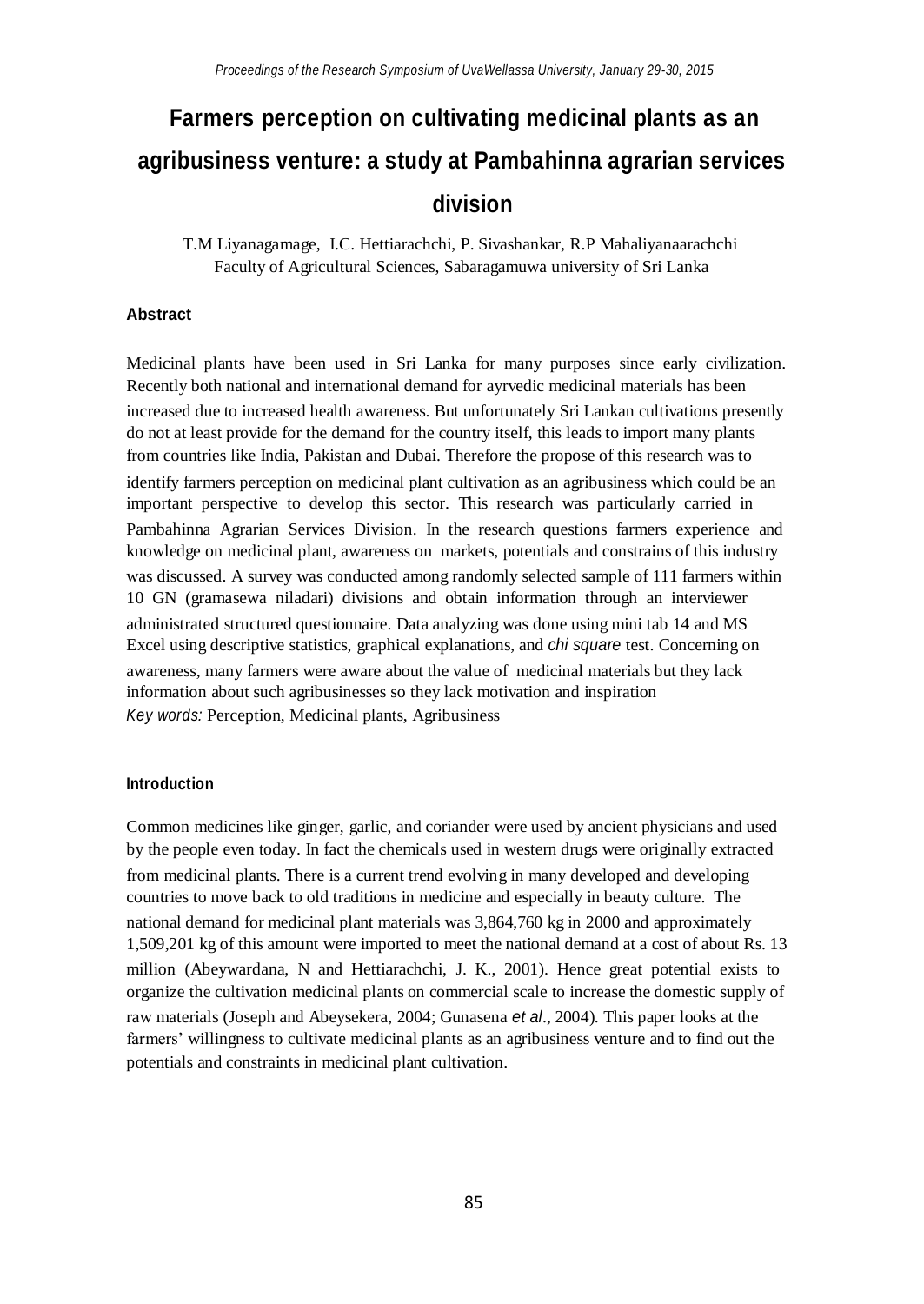# **Objectives**

#### **Broad objective**

My broad objective is to find out farmer perception on planting medicinal plants as an agribusiness.

#### **Specific objectives**

- $\Box$ To find out the level of experience and knowledge available within the farmer community on medicinal plant cultivation that would help them for easy adaptation process.
- To assess the level of farmer awareness on market demand, price and buyers of medicinal plants.
- To discover the potentials and constrains of this agribusiness in farmers point of view.
- $\Box$  To determine the farmers perception towards this business.

#### **Methodology**

Research Design

- Research approach - Deductive research approach
- Type of the research - Descriptive
- Research strategy - Survey strategy

Target Population

• Target population was farmers in ten GN divisions in Pambahinna agrarian services division

Sampling Technique

• Systemic sampling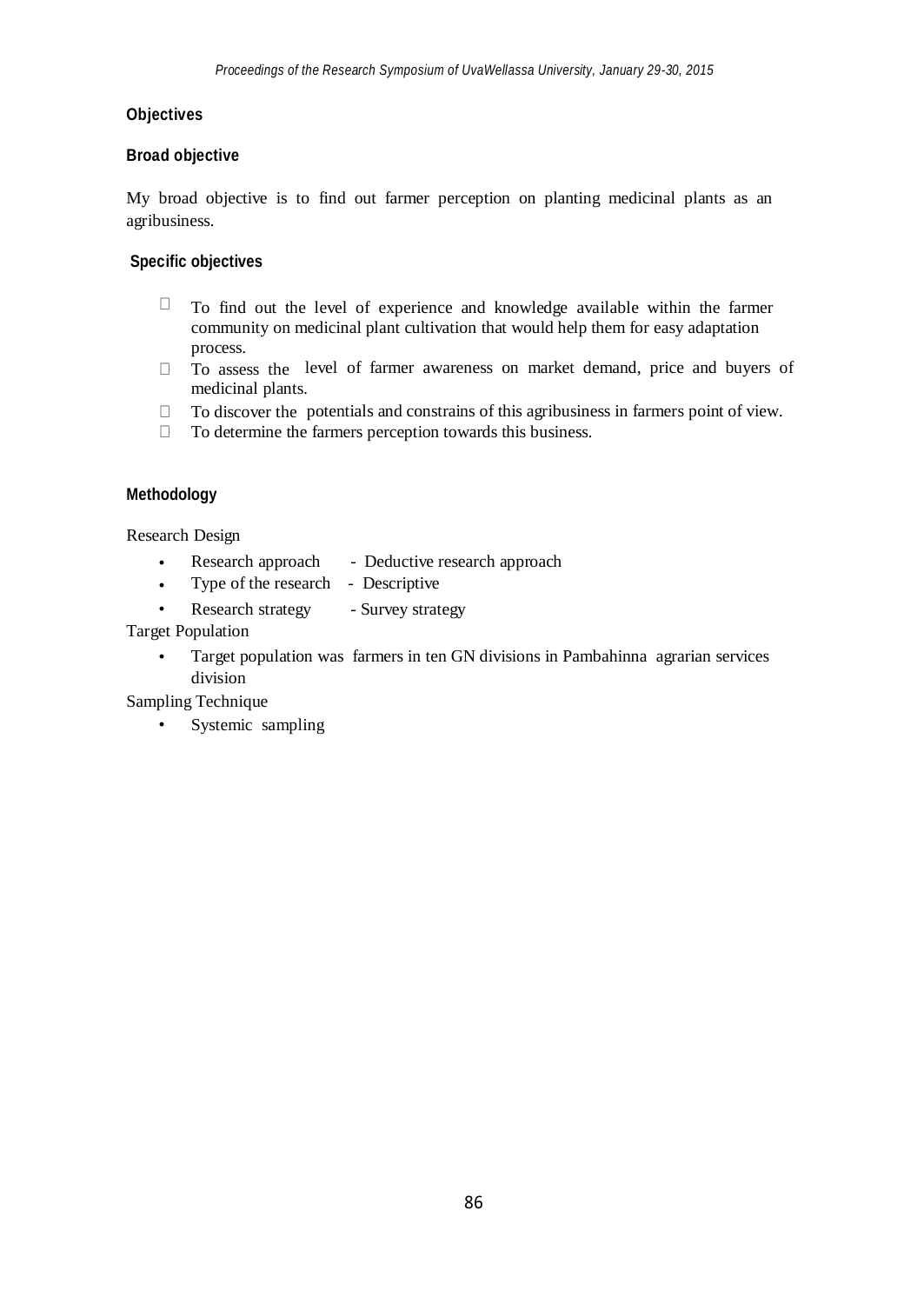





**Objective 1: Experience and knowledge available within the farmer community on medicinal plant cultivation**





**Figure 4.3: Prior experience in planting Figure 4.4: Purpose of planting herbal**



**4. Results and Discussion 4.1 Demographic factors of farmers**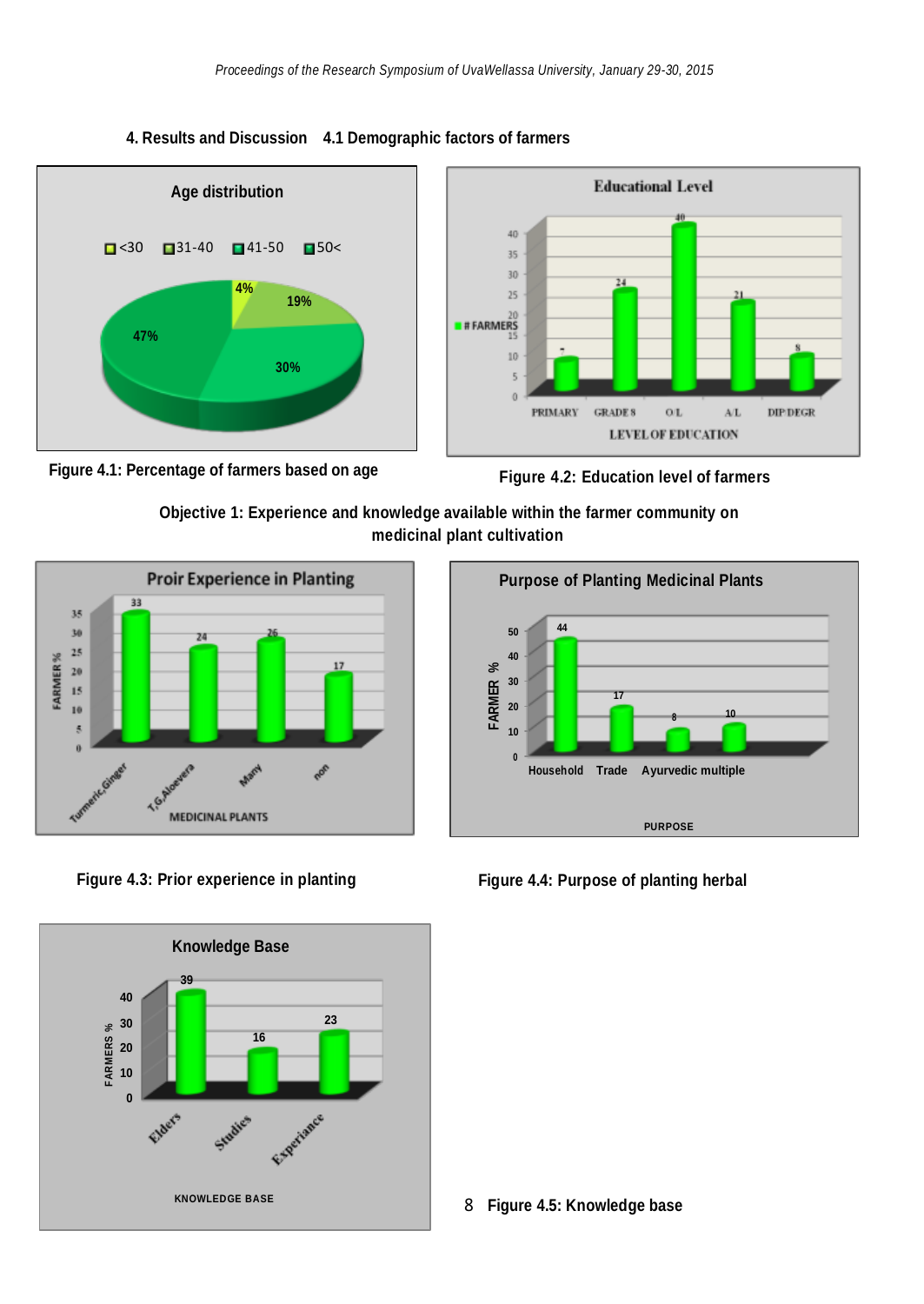|  |  |  | Table 3: Factors effecting experience and knowledge |  |  |
|--|--|--|-----------------------------------------------------|--|--|
|--|--|--|-----------------------------------------------------|--|--|

| <b>Factor</b>      | Chi square | D.F | P. Value |  |
|--------------------|------------|-----|----------|--|
| Age                | 29.221     |     | 0.000    |  |
| Farming experience | 12.936     | 6   | 0.008    |  |
| Gender             | 11.851     | 3   | 0.044    |  |
| Level of education | 10.263     |     | 0.114    |  |

4.2.2 Relationship between factors effecting experience and knowledge on medicinal plant cultivation

**H0**: There is no relationship between following demographic variables and experience and knowledge on medicinal plant cultivation.



**Objective 2: Farmer Awareness on Medicinal Plant Businesses and Its' Market.**



**Figure 4.5: Awareness on similar ventures** 



**Figure 4.6: Familiarity with demanded medicinal plants ssmaterials in the market**

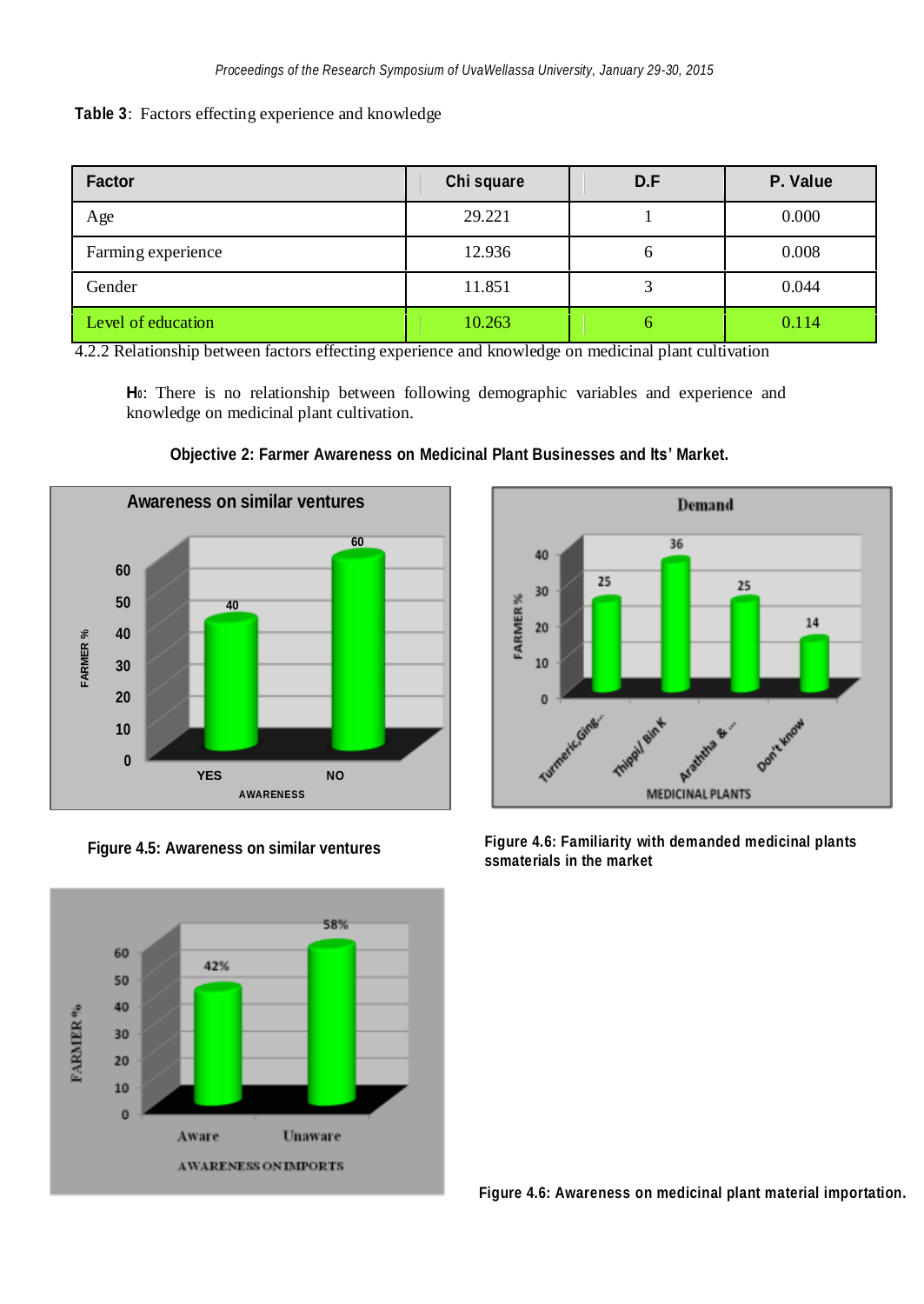# Objective 3: Potentials and Constrains of This Business in Farmers Point of View

Table 5: Reasons for the willingness to adopt

| Reasons                                 | Mean  | Mode | S D   |
|-----------------------------------------|-------|------|-------|
| Can find planting materials easily      | 4.21  |      | 2.844 |
| This is high profit generating business | 1.746 |      | 2.496 |
| High plant vigor and easy to maintain   | 5.25  |      | 2.08  |
| Supportive climatic condition           | 2.713 |      | 1.853 |
| As a secondary source of income         | 2.234 |      | 1.772 |

Table 6: Reasons for not to start this venture

| Reasons                                                     | Mean  | Mode | S D   |
|-------------------------------------------------------------|-------|------|-------|
| Land limitation                                             | 1.246 |      | 1.573 |
| Demand uncertainty                                          | 2.231 | O.   | 1.363 |
| Loopholes in value chain and theft                          | 2.385 |      | 1.387 |
| Hesitance to change from current business                   | 4.231 |      | 2.006 |
| Lack of knowledge on medicinal plants and their cultivation | 5.231 |      | 1.964 |

Objective 4. Farmer Attitudes in Practicing Medicinal Plant Cultivation as a New Business.

| <b>STATEMENT</b>                                   | Disad.         | Nura. | Agre | mode           | mean | S.D   |
|----------------------------------------------------|----------------|-------|------|----------------|------|-------|
| Medicinal plants are easy to maintain              | 13             | 20    | 67   | $\overline{4}$ | 4.18 | 0.697 |
| There is a high demand for medicinal<br>plants     | $\overline{2}$ | 25    | 73   | 4              | 3.7  | 0.435 |
| This is a potentially profitable business          | 13             | 38    | 49   | 4              | 3.39 | 0.704 |
| This business will be a good industry in<br>future | 12             | 45    | 43   | 3              | 2.5  | 0697  |
| I would like to try this new venture               | 14             | 25    | 58   | $\overline{4}$ | 3.46 | 0.736 |